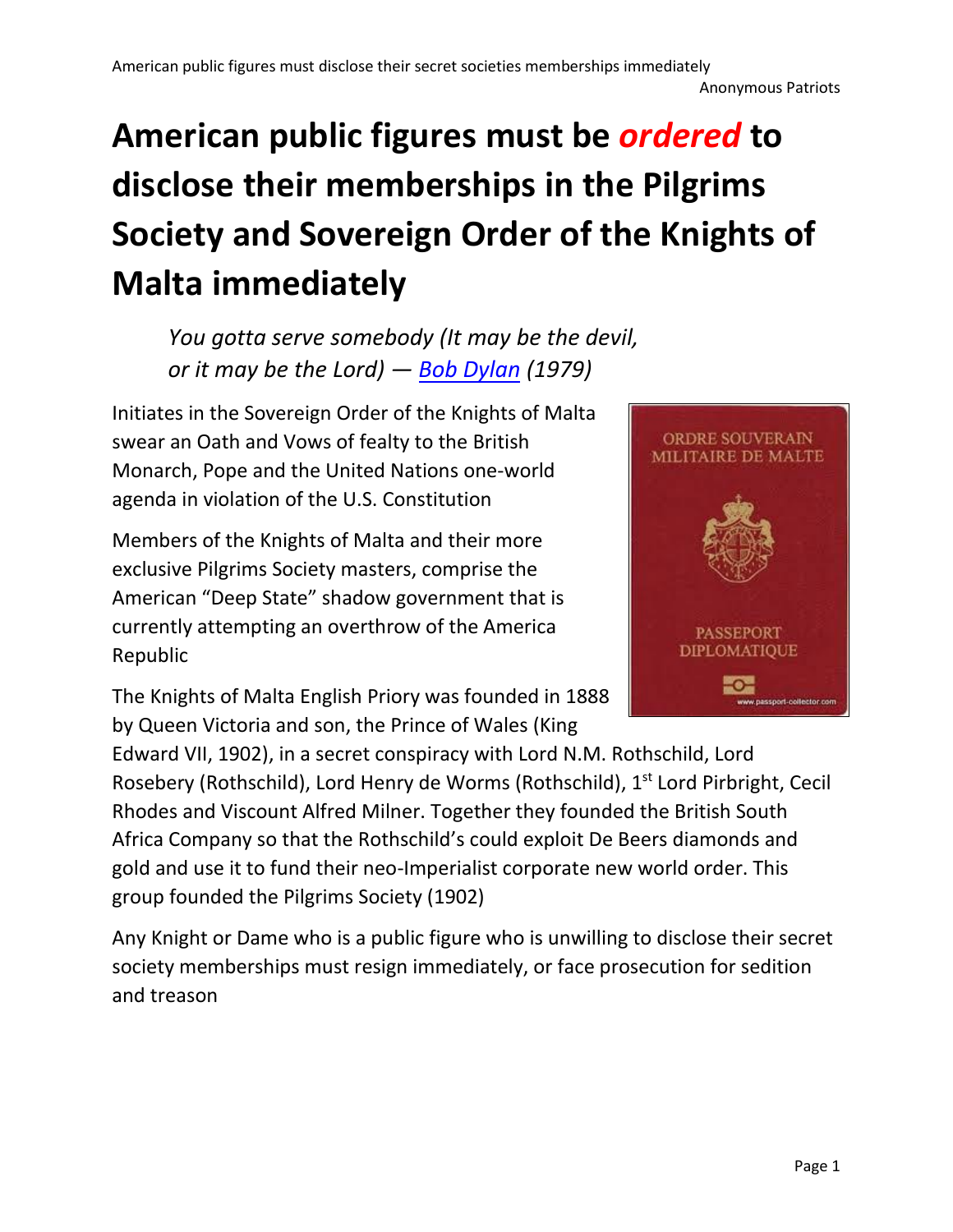American public figures must disclose their secret societies memberships immediately

## Anonymous Patriots

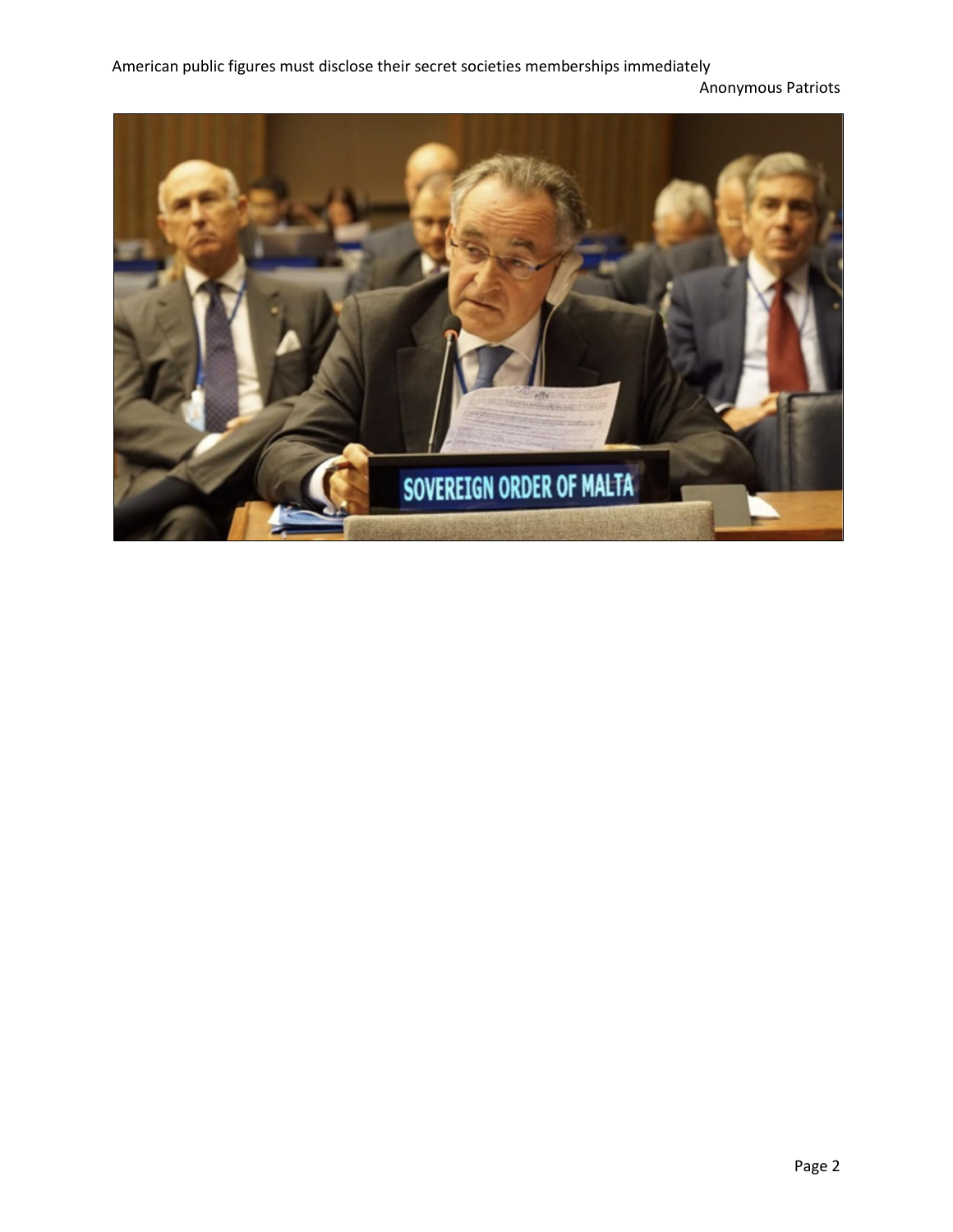Sovereign Order of the Knights of Malta & its Pilgrims Society Masters: "That's right Americans, we're coming to take your Republic. Bwahahaha!"

(Start learning to play dress up, too.)

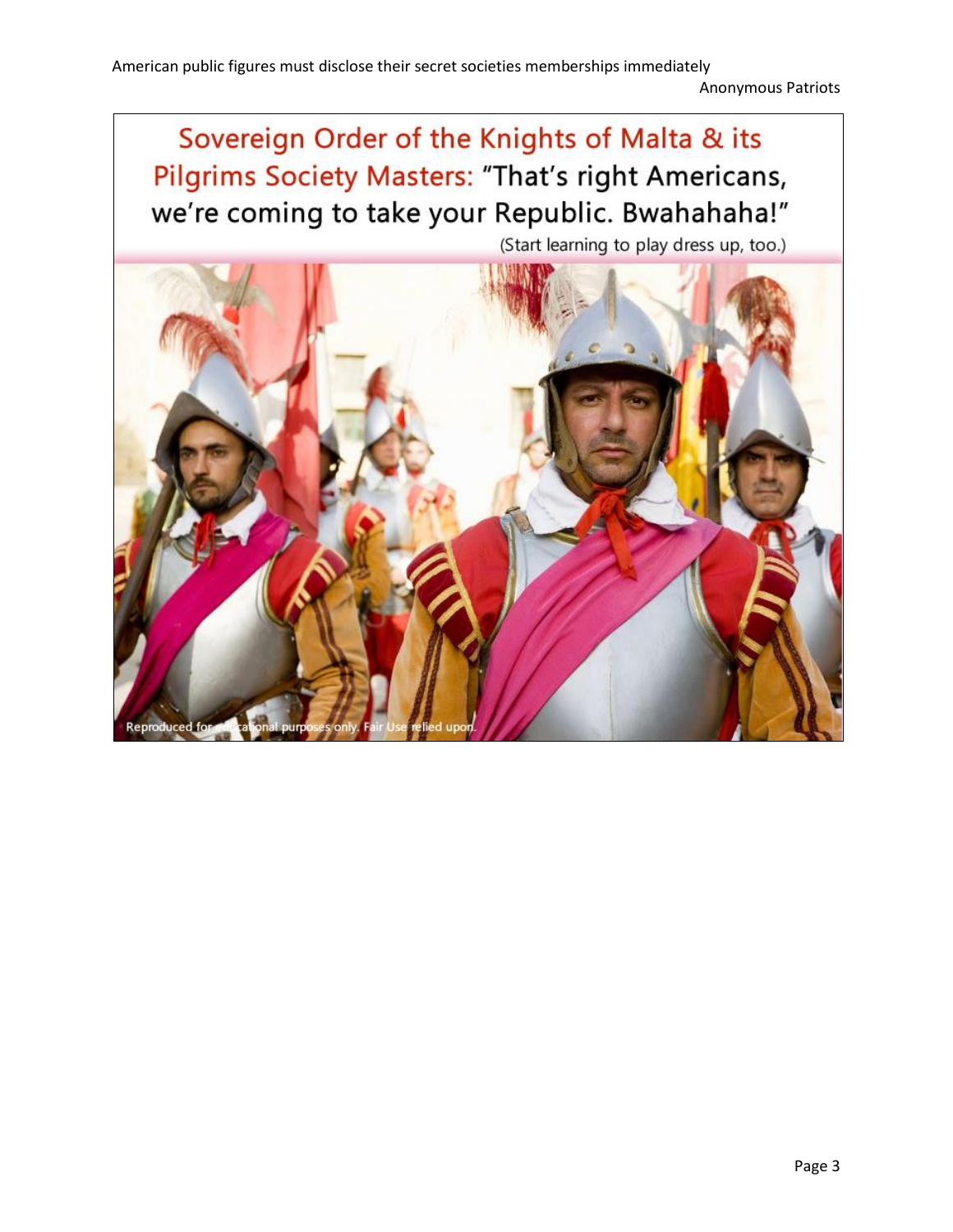

**(Aug. 10, 2020)**—In American ethics law, a public figure is required to disclose all relationships that might affect his or her impartiality in performing public duties.

The Sovereign Order of the Knights of Malta "priories" around the world are comprised of members. Successful applicants for honors must be recommended by at least two existing members. Each member swears an "Oath of Office" and "Vow" to the Constitution of the Order that is led by the Sovereign British Monarch and Pope.

For an American public figure, these Knights of Malta honors and titles profoundly violate the U.S. Constitution Article I, Section 9, Clause 8 of the United States Constitution:

"No Title of Nobility shall be granted by the United States: And no Person holding any Office of Profit or Trust under them, shall, without the Consent of the Congress, accept of any present, Emolument, Office, or Title, of any kind whatever, from any King, Prince, or foreign State."

The Framers' intentions for this clause were twofold: to prevent a society of nobility from being established in the United States, and to protect the republican forms of government from being influenced by other governments.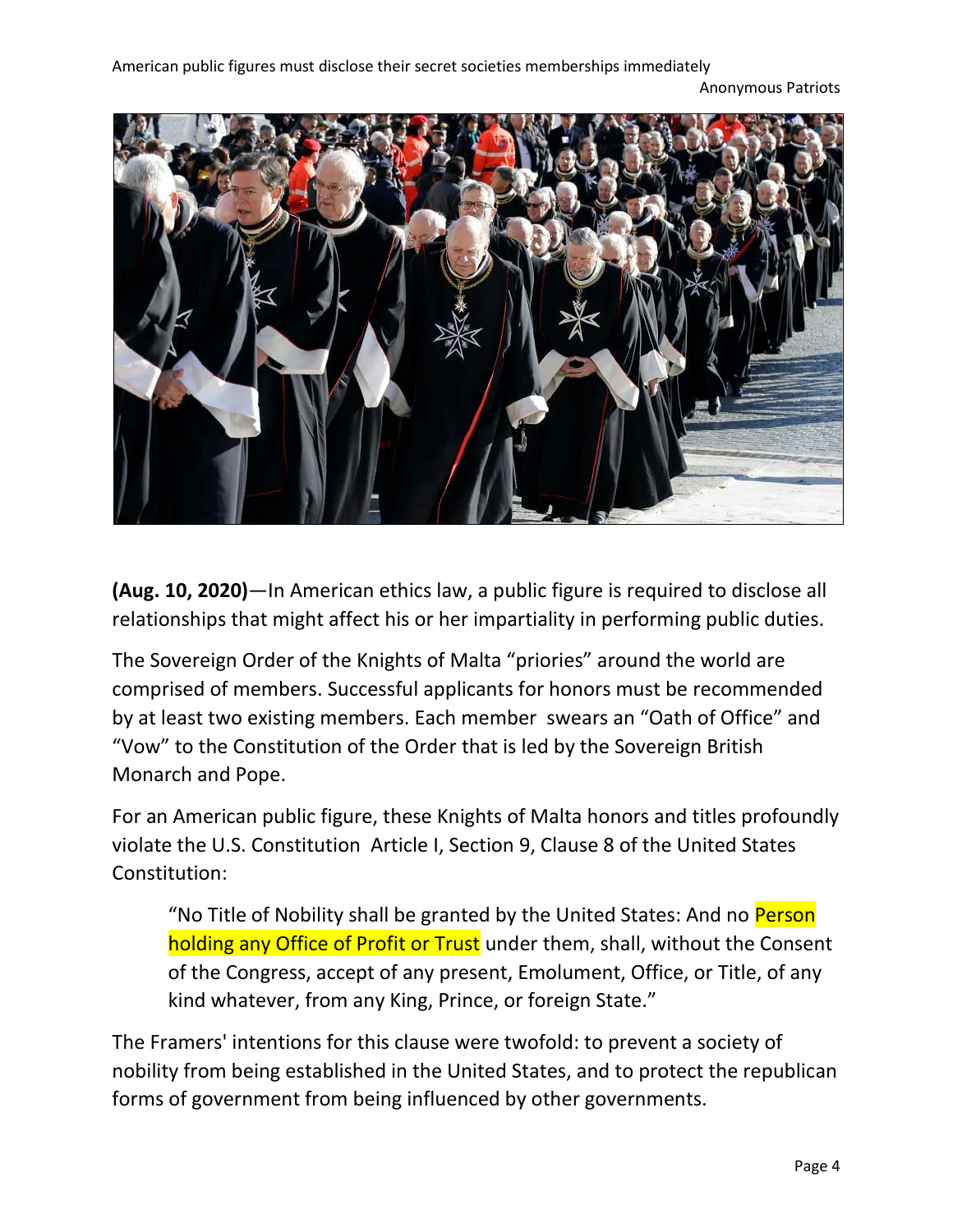Despite this prohibition, the following U.S. public figures are/were Knights of Malta

**Andrew Carnegie**, U.S. Steel, Carnegie Trust, Carnegie Foundation, Carnegie Endowment for International Peace, Carnegie Foundation for the Advancement of Teaching; received a "dukedom" from Edward VII, widely believed to be a title in the Knights of Malta, over which Edward was the sovereign.

**John G. Roberts, Jr**., Chief Justice, U.S. Supreme Court

**Joseph E. Schmitz**, Inspector General of the Department of Defense (2002- 2005); executive for Blackwater Worldwide; clerked for James Buckley, DC Circuit; special assistant to AG Edwin Meesge; adjunct professor of law at Georgetown; contributing writer for Newsmax.

**James L. Ryan**, Senior Judge, Sixth Circuit (2000-present); Judge of the Sixth Circuit (1985-2000); Associate Justice of the Michigan Supreme Court (1975-1986)

**William E. Simon**, Secretary of the Treasury (1974-77); director of Federal Energy OFfice (1973-74).

**John R. Drexel**, current president of the Pilgrims Society of the United States; staff of former Senator Claiborne Pell (D-RI); managing director of Kidder Peabody; co-conspirator on the 2008 bank "bailout" with Henry Kissinger and Paul Volcker.

**William J. Donovan**, former director of the Office of Strategic Services (O.S.S.); Pilgrims Society, former president; Bank of International Settlements, gold and silver funder; rogue C.I.A., founder.

**Alexander M. Haig**, U.S. Secretary of State (1981-82); Supreme Allied Commander Europe (1974-79); White House Chief of Staff (1973-74); Army Vice Chief of Staff (1973); Deputy National Security Advisor (1970-73).

**Joseph P. Kennedy Sr**., U.S. Ambassador to the United Kingdom (1938-40); 1st Chair, U.S. Maritime Commission; 1st Chair, U.S. SEC; father of President John F. Kennedy.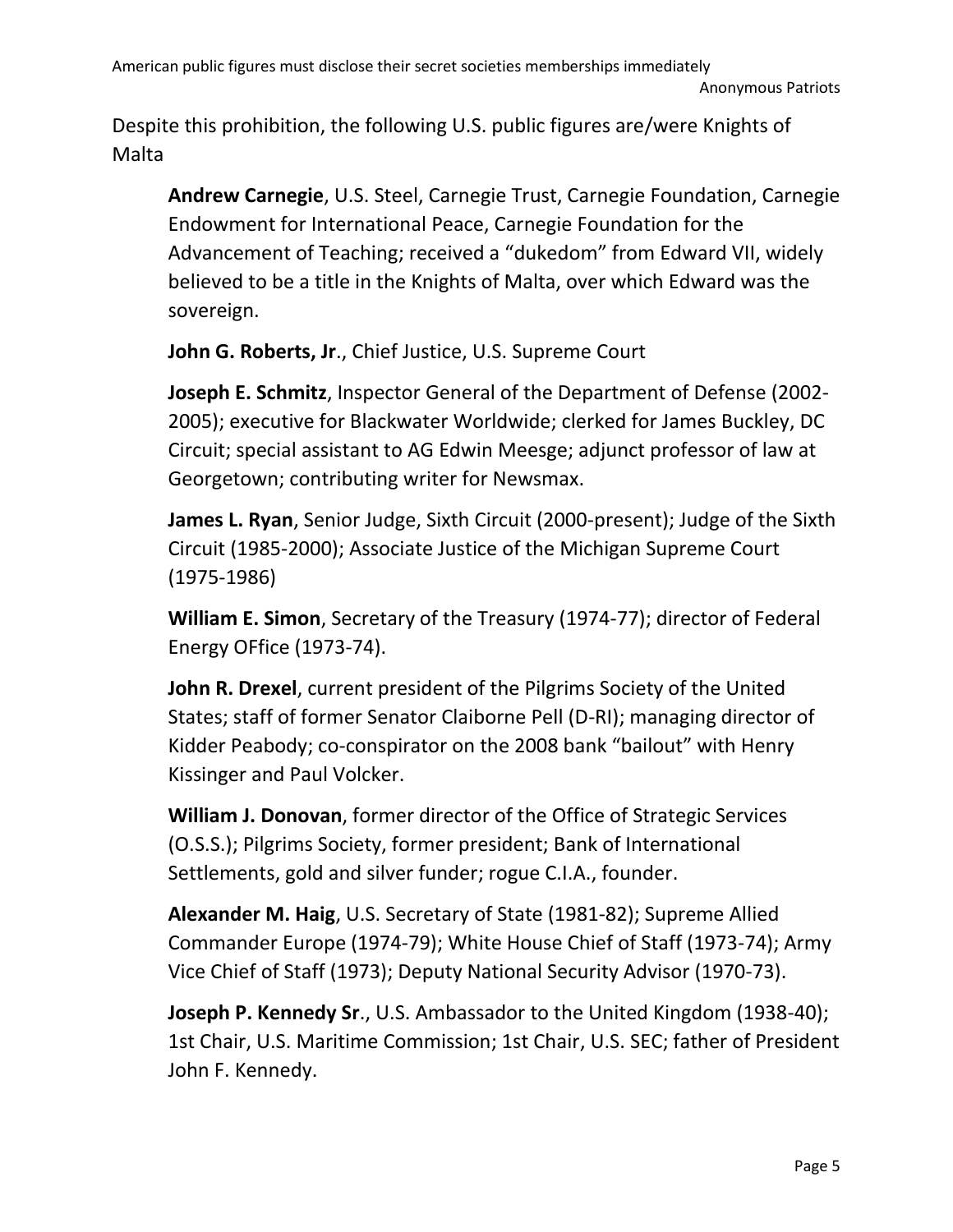**Frank J. Lausche**, U.S. Senator from Ohio (1957-69); Chair, National Governors Association (1950-51); Governor of Ohio (1945-49, 1949-57); Mayor of Cleveland (1942-44).

**Benito A.A. Mussolini**, Prime Minister of Italy (1922-43); Duce of Italian Socialist Republic (1943-45); Duce of Fascism (1919-45); Minister of Foreign Affairs (1943); Minister of Colonies (1937-39); Minister of War (1933-43); Minister of Interior (1926-43); Member of Chamber of Deputies (1921-43).

**Jimmy Savile,** [OBE](https://en.wikipedia.org/wiki/Officer_of_the_Order_of_the_British_Empire) [KCSG](https://en.wikipedia.org/wiki/Knight_Commander_of_the_Order_of_St_Gregory_the_Great) (1926–2011) was an English [DJ,](https://en.wikipedia.org/wiki/Disc_jockey) television and radio personality who hosted [BBC](https://en.wikipedia.org/wiki/BBC) shows including [Top of the](https://en.wikipedia.org/wiki/Top_of_the_Pops)  [Pops](https://en.wikipedia.org/wiki/Top_of_the_Pops) and [Jim'll Fix It.](https://en.wikipedia.org/wiki/Jim%27ll_Fix_It) After his death, hundreds of [allegations of sexual](https://en.wikipedia.org/wiki/Jimmy_Savile_sexual_abuse_scandal)  [abuse](https://en.wikipedia.org/wiki/Jimmy_Savile_sexual_abuse_scandal) were made against him, leading the police to conclude that Savile had been a predatory [sex offender](https://en.wikipedia.org/wiki/Sex_offender)[\[4\]](https://en.wikipedia.org/wiki/Jimmy_Savile#cite_note-bbc_9_Oct_2012-4)—possibly one of Britain's most prolific. There had been allegations [during his lifetime,](https://en.wikipedia.org/wiki/Jimmy_Savile#During_his_lifetime) but they were buried by a muzzled media.

**James D. Watkins**, Founding member of the Senior Executive Service (SES) [\(1978\)](https://fbcoverup.com/docs/cyberhijack/cyber-hijack-findings.html#ses-1992-plum-book); Secretary of Energy (1989-1993); conspirator with [Project Echelon](https://fbcoverup.com/docs/cyberhijack/cyber-hijack-findings.html#1975) (mass surveillance of U.S. citizens) founder Major General James D. Freeze ("The Freeze Report"), later director of Leader Technologies, the inventor of social networking; Chair of HIV Commission (1987-88) (with Dr. Tony Fauci); Chief of Naval Operations (1982-86); founding director of [Eurotech](https://fbcoverup.com/docs/cyberhijack/cyber-hijack-findings.html#eurotech-founded-02-12-1997)  [Ltd. \(1997\)](https://fbcoverup.com/docs/cyberhijack/cyber-hijack-findings.html#eurotech-founded-02-12-1997) with IBM, Microsoft, Wind River, Cisco and Oracle to build embedded Internet of Things systems offshore in Italy.

Sources:

[Knights of Malta. \(Accessed Aug. 10, 2020\).](https://en.wikipedia.org/w/index.php?title=Category:Knights_of_Malta&from=D) Membership List. Wikipedia.

[Order of Malta, English Grand Priory. \(Accessed Aug. 10, 2020\).](https://www.orderofmalta.org.uk/about/government/) About. The Order of Malta.

[The Rules of the Sovereign Order. \(2012\).](https://www.sosjinternational.org/wp-content/uploads/members-only/The-Rules-of-the-Sovereign-Order.pdf) Sovereign Order of St. John of Jerusalem, Knights Hospitaller.